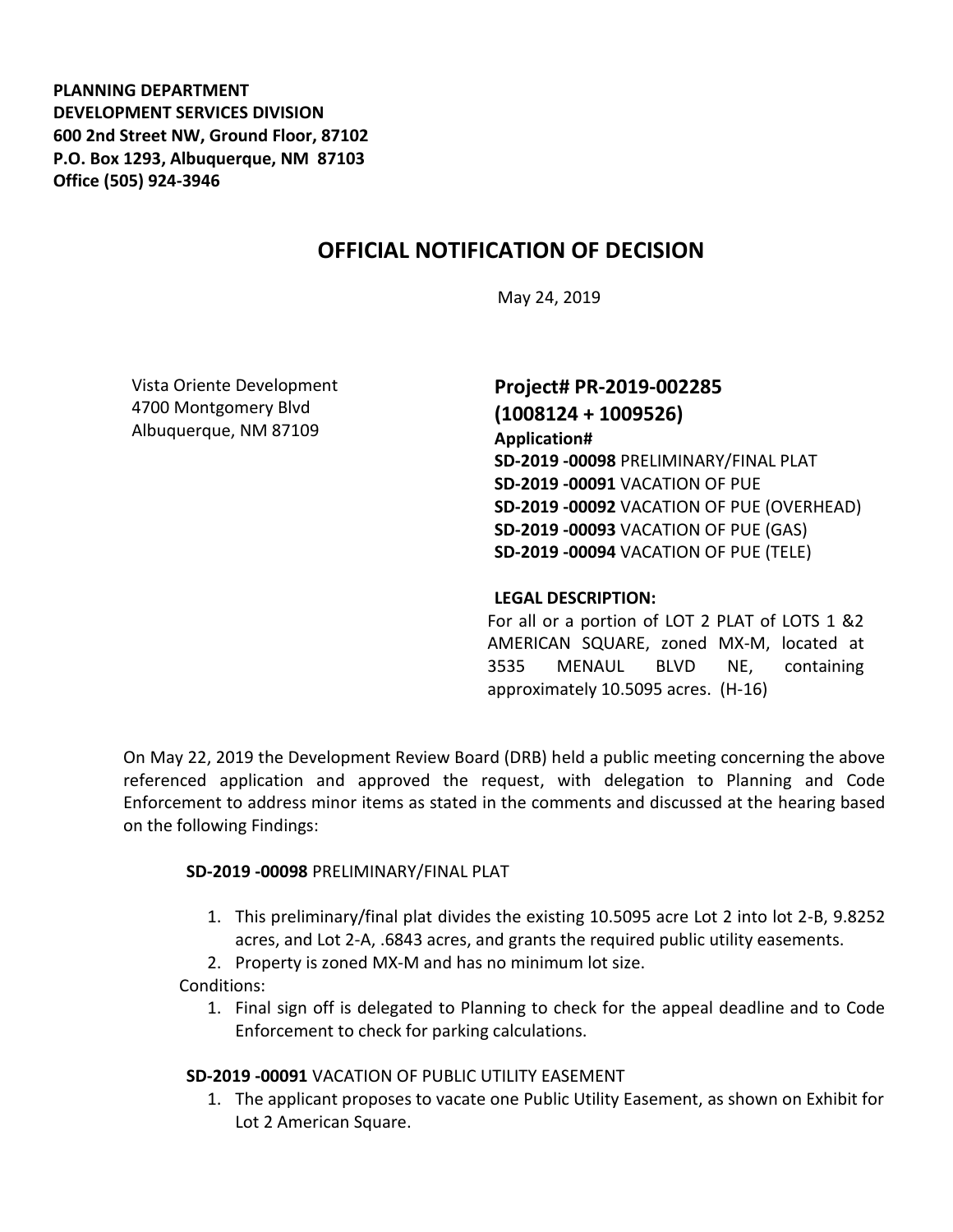Official Notice of Decision

Project # PR-2018-002285 SD-2019-00098 SD-2019 -00091, SD-2019 -00092 , SD-2019 -00093 ,SD-2019 - 00094

May 24, 2019

Page 2 of 3

2. The public welfare does not require that the public right-of-way or easement be retained because the existing utilities are not located within the easement dedicated in 1968. Updated easements are granted with the accompanying plat, SD-2019 - 00098.

### **SD-2019 -00092** VACATION OF PUBLIC UTILITY EASEMENT (OVERHEAD UTILITY)

- 1. The applicant proposes to vacate one Public Utility Easement for Overhead Utility, as shown on the the Exhibit for Lot 2 American Square.
- 2. The public welfare does not require that the public right-of-way or easement be retained because the existing utilities are not located within the easement dedicated in 1988. Updated easements are granted with the accompanying plat, SD-2019 - 00098.

### **SD-2019 -00093** VACATION OF PUBLIC UTILITY EASEMENT (GAS)

- 1. The applicant proposes to vacate one Public Utility Easement for a Gas line, as shown on the Exhibit for Lot 2 American Square.
- 2. The public welfare does not require that the public right-of-way or easement be retained because the existing utilities are not located within the easement dedicated in 1988. Updated easements are granted with the accompanying plat, SD-2019 - 00098.

# **SD-2019 -00094** VACATION OF PUBLIC UTILITY EASEMENT (TELEPHONE and TELEGRAPH)

- 1. The applicant proposes to vacate one Public Utility Easement for Telephone and Telegraph, as shown on the Exhibit for Lot 2 American Square.
- 2. The public welfare does not require that the public right-of-way or easement be retained because the existing utilities are not located within the easement dedicated in 1937. Updated easements are granted with the accompanying plat, SD-2019 - 00098.

APPEAL: If you wish to appeal this decision, you must do so within 15 days of the DRB's decision or by **JUNE 6, 2019.** The date of the DRB's decision is not included in the 15-day period for filing an appeal, and if the 15<sup>th</sup> day falls on a Saturday, Sunday or Holiday, the next working day is considered as the deadline for filing the appeal.

For more information regarding the appeal process, please refer to Section 14-16-6-4(U) of the Development Ordinance (IDO). A Non-Refundable filing fee will be calculated at the Land Development Coordination Counter and is required at the time the appeal is filed.

You will receive notification if any person files an appeal. If there is no appeal, you can receive Building Permits at any time after the appeal deadline quoted above, provided all conditions imposed at the time of approval have been met. Applicants submitting for building permit prior to the completion of the appeal period do so at their own risk. Successful applicants are reminded that there may be other City regulations